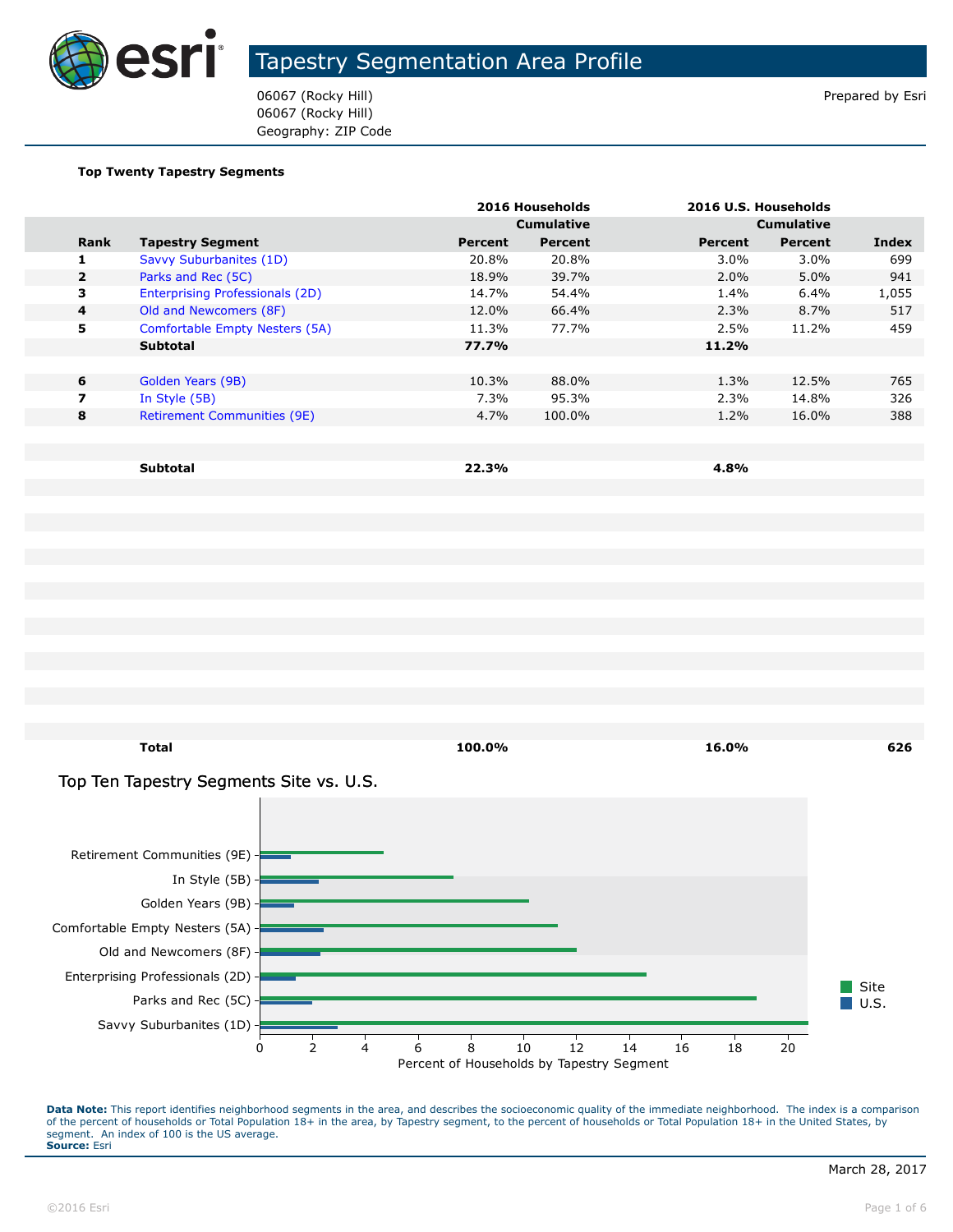

06067 (Rocky Hill) Prepared by Esri 06067 (Rocky Hill) Geography: ZIP Code



#### 2016 Tapestry Indexes by Total Population 18+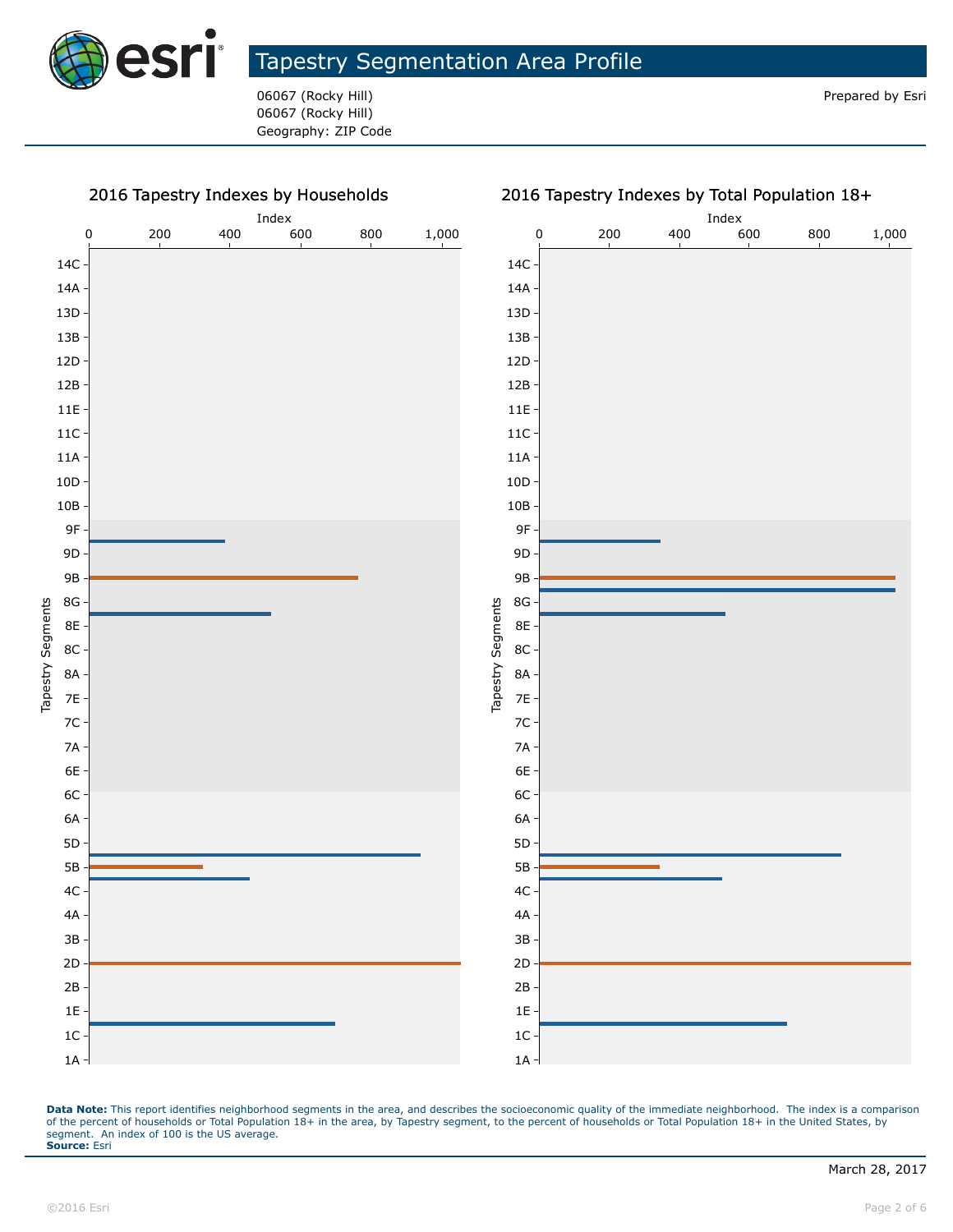

06067 (Rocky Hill) **Prepared by Esri** Prepared by Esri 06067 (Rocky Hill) Geography: ZIP Code

| <b>Tapestry LifeMode Groups</b>        |               | 2016 Households | <b>2016 Adult Population</b> |               |         |             |
|----------------------------------------|---------------|-----------------|------------------------------|---------------|---------|-------------|
|                                        | <b>Number</b> | <b>Percent</b>  | <b>Index</b>                 | <b>Number</b> | Percent | Index       |
| Total:                                 | 8,480         | 100.0%          |                              | 16,561        | 100.0%  |             |
|                                        |               |                 |                              |               |         |             |
| 1. Affluent Estates                    | 1,764         | 20.8%           | 213                          | 3,761         | 22.7%   | 219         |
| Top Tier (1A)                          | 0             | 0.0%            | 0                            | 0             | 0.0%    | 0           |
| Professional Pride (1B)                | $\mathbf 0$   | 0.0%            | 0                            | $\pmb{0}$     | 0.0%    | $\mathbf 0$ |
| Boomburbs (1C)                         | 0             | 0.0%            | 0                            | 0             | 0.0%    | 0           |
| Savvy Suburbanites (1D)                | 1,764         | 20.8%           | 699                          | 3,761         | 22.7%   | 710         |
| Exurbanites (1E)                       | 0             | 0.0%            | 0                            | 0             | $0.0\%$ | 0           |
|                                        |               |                 |                              |               |         |             |
| 2. Upscale Avenues                     | 1,246         | 14.7%           | 260                          | 2,293         | 13.8%   | 234         |
| Urban Chic (2A)                        | 0             | 0.0%            | 0                            | 0             | 0.0%    | 0           |
| Pleasantville (2B)                     | 0             | 0.0%            | 0                            | 0             | 0.0%    | 0           |
| Pacific Heights (2C)                   | $\mathbf 0$   | 0.0%            | 0                            | 0             | 0.0%    | $\mathbf 0$ |
| <b>Enterprising Professionals (2D)</b> | 1,246         | 14.7%           | 1,055                        | 2,293         | 13.8%   | 1,064       |
|                                        |               |                 |                              |               |         |             |
| 3. Uptown Individuals                  | 0             | $0.0\%$         | 0                            | 0             | 0.0%    | 0           |
| Laptops and Lattes (3A)                | 0             | 0.0%            | 0                            | 0             | 0.0%    | 0           |
| Metro Renters (3B)                     | 0             | 0.0%            | 0                            | 0             | 0.0%    | 0           |
| Trendsetters (3C)                      | 0             | 0.0%            | 0                            | 0             | 0.0%    | $\mathbf 0$ |
|                                        |               |                 |                              |               |         |             |
| 4. Family Landscapes                   | $\mathbf 0$   | 0.0%            | $\mathbf 0$                  | 0             | 0.0%    | $\mathbf 0$ |
| Soccer Moms (4A)                       | 0             | 0.0%            | 0                            | 0             | 0.0%    | 0           |
| Home Improvement (4B)                  | $\pmb{0}$     | 0.0%            | 0                            | $\pmb{0}$     | 0.0%    | 0           |
| Middleburg (4C)                        | 0             | 0.0%            | 0                            | 0             | 0.0%    | 0           |
|                                        |               |                 |                              |               |         |             |
| 5. GenXurban                           | 3,181         | 37.5%           | 327                          | 6,141         | 37.1%   | 337         |
| Comfortable Empty Nesters (5A)         | 959           | 11.3%           | 459                          | 2,139         | 12.9%   | 524         |
| In Style (5B)                          | 623           | 7.3%            | 326                          | 1,203         | 7.3%    | 345         |
| Parks and Rec (5C)                     | 1,599         | 18.9%           | 941                          | 2,799         | 16.9%   | 864         |
| <b>Rustbelt Traditions (5D)</b>        | 0             | 0.0%            | 0                            | 0             | 0.0%    | 0           |
| Midlife Constants (5E)                 | 0             | 0.0%            | 0                            | 0             | 0.0%    | $\mathbf 0$ |
|                                        |               |                 |                              |               |         |             |
| <b>6. Cozy Country Living</b>          | 0             | 0.0%            | 0                            | 0             | 0.0%    | $\mathbf 0$ |
| Green Acres (6A)                       | 0             | 0.0%            | 0                            | 0             | 0.0%    | 0           |
| Salt of the Earth (6B)                 | 0             | 0.0%            | 0                            | 0             | 0.0%    | 0           |
| The Great Outdoors (6C)                | 0             | $0.0\%$         | 0                            | 0             | 0.0%    | 0           |
| Prairie Living (6D)                    | $\pmb{0}$     | 0.0%            | 0                            | 0             | 0.0%    | $\pmb{0}$   |
| <b>Rural Resort Dwellers (6E)</b>      | 0             | 0.0%            | $\Omega$                     | 0             | 0.0%    | 0           |
| <b>Heartland Communities (6F)</b>      | $\mathbf 0$   | 0.0%            | 0                            | 0             | 0.0%    | 0           |
|                                        |               |                 |                              |               |         |             |
| 7. Ethnic Enclaves                     | 0             | 0.0%            | 0                            | 0             | 0.0%    | $\mathbf 0$ |
| Up and Coming Families (7A)            | 0             | 0.0%            | 0                            | 0             | 0.0%    | 0           |
| Urban Villages (7B)                    | 0             | 0.0%            | 0                            | 0             | 0.0%    | 0           |
| American Dreamers (7C)                 | 0             | 0.0%            | 0                            | 0             | 0.0%    | 0           |
| Barrios Urbanos (7D)                   | 0             | 0.0%            | 0                            | 0             | 0.0%    | $\pmb{0}$   |
| Valley Growers (7E)                    | 0             | 0.0%            | 0                            | 0             | 0.0%    | 0           |
| Southwestern Families (7F)             | 0             | 0.0%            | 0                            | 0             | 0.0%    | $\pmb{0}$   |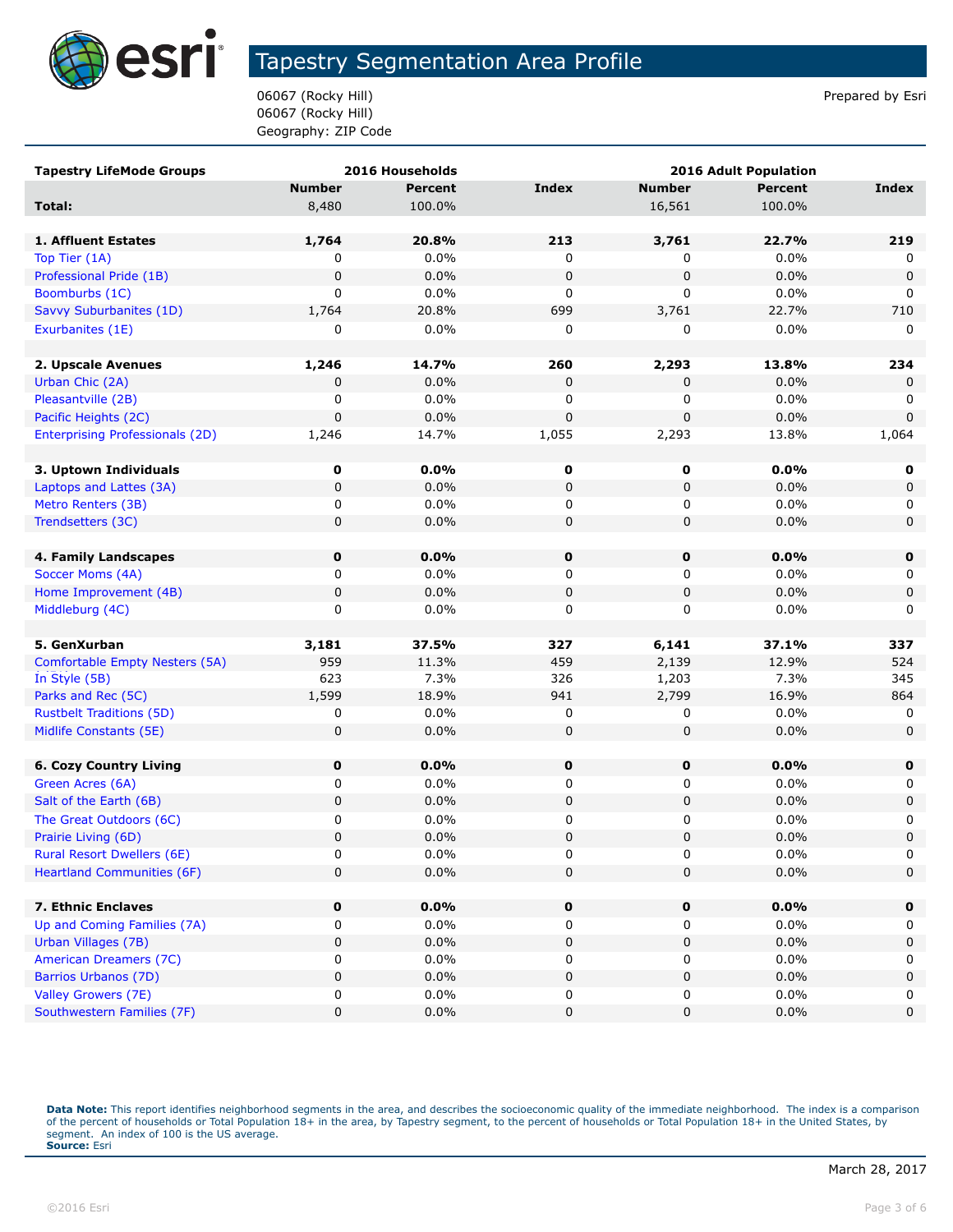

06067 (Rocky Hill) **Prepared by Esri** Prepared by Esri 06067 (Rocky Hill) Geography: ZIP Code

| <b>Tapestry LifeMode Groups</b>        |               | 2016 Households | <b>2016 Adult Population</b> |               |                 |              |
|----------------------------------------|---------------|-----------------|------------------------------|---------------|-----------------|--------------|
|                                        | <b>Number</b> | <b>Percent</b>  | Index                        | <b>Number</b> | <b>Percent</b>  | <b>Index</b> |
| Total:                                 | 8,480         | 100.0%          |                              | 16,561        | 100.0%          |              |
|                                        |               |                 |                              |               |                 |              |
| 8. Middle Ground                       | 1,019         | 12.0%           | 110                          | 1,775         | 10.7%           | 105          |
| City Lights (8A)                       | 0             | 0.0%            | 0                            | 0             | 0.0%            | 0            |
| Emerald City (8B)                      | 0             | 0.0%            | $\mathbf 0$                  | $\pmb{0}$     | 0.0%            | $\mathbf 0$  |
| Bright Young Professionals (8C)        | 0             | $0.0\%$         | 0                            | 0             | $0.0\%$         | 0            |
| Downtown Melting Pot (8D)              | 0             | 0.0%            | $\mathbf 0$                  | $\pmb{0}$     | 0.0%            | $\mathbf 0$  |
| Front Porches (8E)                     | 0             | 0.0%            | 0                            | $\mathbf 0$   | $0.0\%$         | 0            |
| Old and Newcomers (8F)                 | 1,019         | 12.0%           | 517                          | 1,775         | 10.7%           | 533          |
| Hardscrabble Road (8G)                 | 0             | 0.0%            | 0                            | 0             | 0.0%            | $\mathbf{0}$ |
|                                        |               |                 |                              |               |                 |              |
| 9. Senior Styles                       | 1,270         | 15.0%           | 260                          | 2,591         | 15.6%           | 313          |
| Silver & Gold (9A)                     | 0             | 0.0%            | 0                            | 0             | 0.0%            | $\Omega$     |
| Golden Years (9B)                      | 870           | 10.3%           | 765                          | 2,005         | 12.1%           | 1,019        |
| The Elders (9C)                        | 0             | 0.0%            | 0                            | $\pmb{0}$     | 0.0%            | $\mathbf 0$  |
| Senior Escapes (9D)                    | 0             | $0.0\%$         | 0                            | 0             | $0.0\%$         | 0            |
| <b>Retirement Communities (9E)</b>     | 400           | 4.7%            | 388                          | 586           | 3.5%            | 347          |
| Social Security Set (9F)               | 0             | $0.0\%$         | 0                            | 0             | $0.0\%$         | 0            |
| <b>10. Rustic Outposts</b>             | 0             | $0.0\%$         |                              |               | 0.0%            |              |
| Southern Satellites (10A)              | 0             | $0.0\%$         | 0<br>0                       | 0             | 0.0%            | 0<br>0       |
| Rooted Rural (10B)                     | 0             |                 |                              | 0             |                 |              |
| Diners & Miners (10C)                  | $\mathbf 0$   | $0.0\%$<br>0.0% | 0<br>$\mathbf 0$             | 0<br>0        | $0.0\%$<br>0.0% | 0<br>0       |
| Down the Road (10D)                    | 0             | 0.0%            | 0                            | 0             | 0.0%            | 0            |
| Rural Bypasses (10E)                   | 0             | 0.0%            | $\mathbf 0$                  | $\pmb{0}$     | 0.0%            | $\mathbf 0$  |
|                                        |               |                 |                              |               |                 |              |
| 11. Midtown Singles                    | $\mathbf 0$   | 0.0%            | 0                            | $\mathbf 0$   | 0.0%            | 0            |
| City Strivers (11A)                    | 0             | $0.0\%$         | 0                            | 0             | 0.0%            | 0            |
| Young and Restless (11B)               | 0             | 0.0%            | $\mathbf 0$                  | $\pmb{0}$     | 0.0%            | $\mathbf 0$  |
| Metro Fusion (11C)                     | 0             | $0.0\%$         | 0                            | 0             | $0.0\%$         | 0            |
| Set to Impress (11D)                   | 0             | $0.0\%$         | 0                            | $\pmb{0}$     | $0.0\%$         | 0            |
| City Commons (11E)                     | 0             | 0.0%            | $\mathbf 0$                  | 0             | $0.0\%$         | 0            |
|                                        |               |                 |                              |               |                 |              |
| 12. Hometown                           | 0             | 0.0%            | 0                            | 0             | $0.0\%$         | 0            |
| Family Foundations (12A)               | 0             | 0.0%            | $\mathbf 0$                  | $\pmb{0}$     | 0.0%            | $\mathbf 0$  |
| Traditional Living (12B)               | 0             | $0.0\%$         | 0                            | 0             | $0.0\%$         | 0            |
| <b>Small Town Simplicity (12C)</b>     | 0             | 0.0%            | 0                            | 0             | 0.0%            | $\mathsf 0$  |
| Modest Income Homes (12D)              | 0             | 0.0%            | 0                            | 0             | 0.0%            | 0            |
|                                        |               |                 |                              |               |                 |              |
| 13. Next Wave                          | 0             | 0.0%            | 0                            | 0             | $0.0\%$         | 0            |
| <b>International Marketplace (13A)</b> | 0             | 0.0%            | $\mathbf 0$                  | $\pmb{0}$     | 0.0%            | 0            |
| Las Casas (13B)                        | 0             | $0.0\%$         | 0                            | 0             | $0.0\%$         | 0            |
| <b>NeWest Residents (13C)</b>          | 0             | 0.0%            | 0                            | 0             | 0.0%            | 0            |
| Fresh Ambitions (13D)                  | 0             | 0.0%            | 0                            | 0             | 0.0%            | 0            |
| High Rise Renters (13E)                | 0             | 0.0%            | 0                            | $\pmb{0}$     | 0.0%            | $\mathbf 0$  |
|                                        |               |                 |                              |               |                 |              |
| 14. Scholars and Patriots              | $\mathbf 0$   | 0.0%            | 0                            | 0             | 0.0%            | $\mathbf 0$  |
| Military Proximity (14A)               | 0             | $0.0\%$         | 0                            | 0             | $0.0\%$         | 0            |
| College Towns (14B)                    | 0             | 0.0%            | $\pmb{0}$                    | $\pmb{0}$     | 0.0%            | $\mathbf 0$  |
| Dorms to Diplomas (14C)                | 0             | $0.0\%$         | $\mathbf 0$                  | 0             | $0.0\%$         | 0            |
|                                        |               |                 |                              |               |                 |              |
| Unclassified (15)                      | 0             | $0.0\%$         | 0                            | 0             | $0.0\%$         | 0            |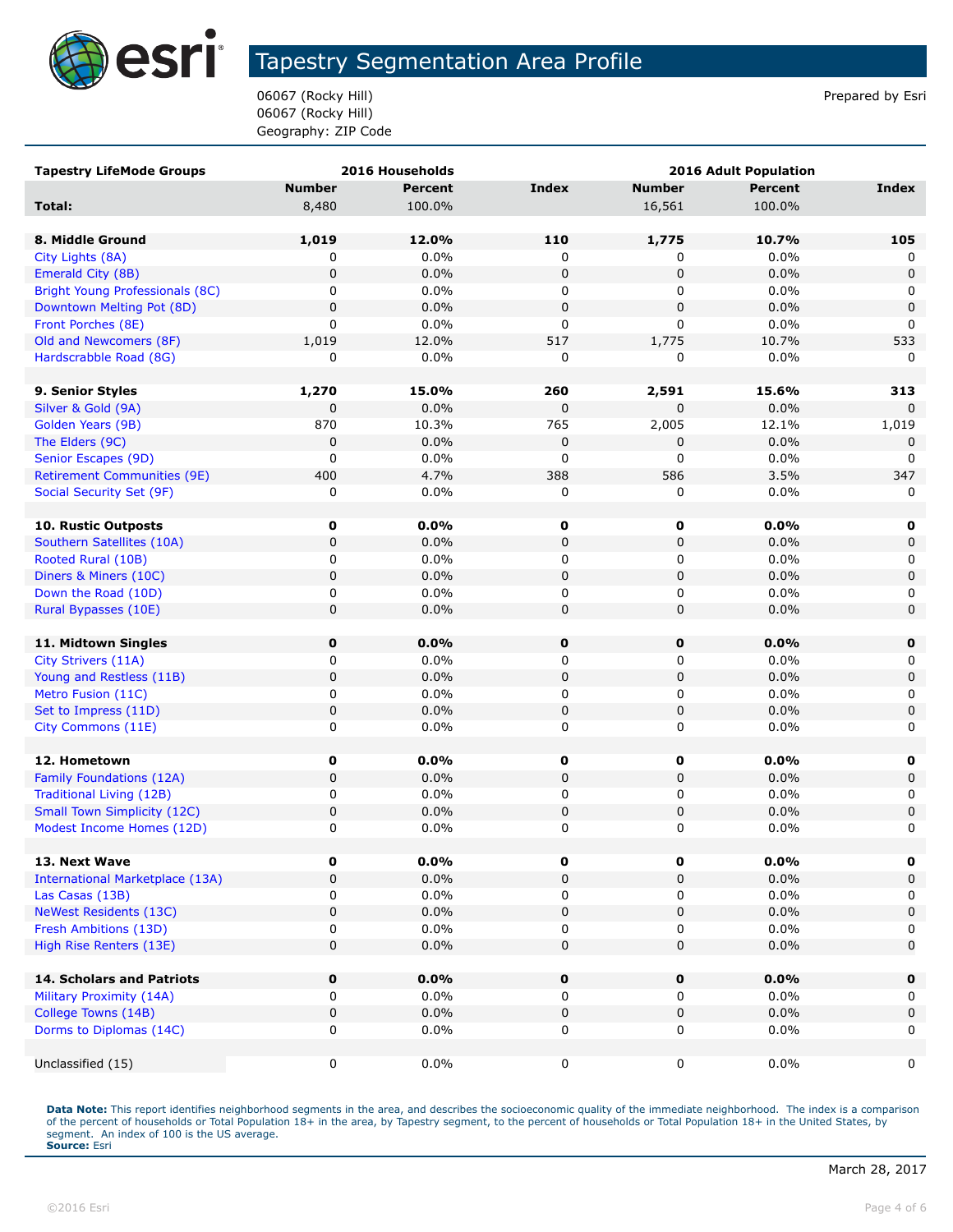

06067 (Rocky Hill) **Prepared by Esri** Prepared by Esri 06067 (Rocky Hill) Geography: ZIP Code

| <b>Tapestry Urbanization Groups</b>    |                | 2016 Households | <b>2016 Adult Population</b> |               |                |                     |
|----------------------------------------|----------------|-----------------|------------------------------|---------------|----------------|---------------------|
|                                        | <b>Number</b>  | <b>Percent</b>  | <b>Index</b>                 | <b>Number</b> | <b>Percent</b> | Index               |
| Total:                                 | 8,480          | 100.0%          |                              | 16,561        | 100.0%         |                     |
|                                        |                |                 |                              |               |                |                     |
| 1. Principal Urban Center              | $\mathbf 0$    | 0.0%            | 0                            | 0             | 0.0%           | 0                   |
| Laptops and Lattes (3A)                | 0              | 0.0%            | 0                            | 0             | 0.0%           | 0                   |
| Metro Renters (3B)                     | $\pmb{0}$      | 0.0%            | $\pmb{0}$                    | $\pmb{0}$     | 0.0%           | $\mathbf 0$         |
| Trendsetters (3C)                      | 0              | 0.0%            | 0                            | 0             | 0.0%           | 0                   |
| Downtown Melting Pot (8D)              | $\pmb{0}$      | 0.0%            | 0                            | 0             | 0.0%           | $\mathsf{O}\xspace$ |
| City Strivers (11A)                    | $\mathbf 0$    | 0.0%            | 0                            | 0             | 0.0%           | 0                   |
| <b>NeWest Residents (13C)</b>          | $\mathbf 0$    | 0.0%            | $\pmb{0}$                    | $\pmb{0}$     | 0.0%           | $\mathbf 0$         |
| Fresh Ambitions (13D)                  | 0              | 0.0%            | 0                            | 0             | 0.0%           | 0                   |
| High Rise Renters (13E)                | $\pmb{0}$      | 0.0%            | $\pmb{0}$                    | $\pmb{0}$     | 0.0%           | $\mathbf 0$         |
|                                        |                |                 |                              |               |                |                     |
| 2. Urban Periphery                     | $\mathbf 0$    | 0.0%            | $\mathbf 0$                  | 0             | 0.0%           | 0                   |
| Pacific Heights (2C)                   | 0              | 0.0%            | 0                            | 0             | 0.0%           | 0                   |
| <b>Rustbelt Traditions (5D)</b>        | $\mathbf 0$    | 0.0%            | $\mathbf 0$                  | $\mathbf 0$   | 0.0%           | $\mathbf 0$         |
| Urban Villages (7B)                    | $\mathbf 0$    | 0.0%            | 0                            | 0             | 0.0%           | 0                   |
| American Dreamers (7C)                 | $\mathbf 0$    | 0.0%            | $\pmb{0}$                    | 0             | 0.0%           | $\mathbf 0$         |
| Barrios Urbanos (7D)                   | 0              | 0.0%            | 0                            | 0             | 0.0%           | 0                   |
| Southwestern Families (7F)             | $\mathbf 0$    | 0.0%            | $\pmb{0}$                    | $\pmb{0}$     | 0.0%           | $\pmb{0}$           |
| City Lights (8A)                       | 0              | 0.0%            | 0                            | 0             | 0.0%           | 0                   |
| Bright Young Professionals (8C)        | $\mathbf 0$    | 0.0%            | $\mathbf 0$                  | $\mathbf 0$   | 0.0%           | $\mathbf 0$         |
| Metro Fusion (11C)                     | 0              | 0.0%            | 0                            | 0             | 0.0%           | 0                   |
| Family Foundations (12A)               | $\mathbf 0$    | 0.0%            | $\pmb{0}$                    | $\mathbf 0$   | 0.0%           | $\mathbf 0$         |
| Modest Income Homes (12D)              | $\mathbf 0$    | 0.0%            | 0                            | 0             | 0.0%           | 0                   |
| <b>International Marketplace (13A)</b> | $\mathbf 0$    | 0.0%            | $\pmb{0}$                    | $\mathbf 0$   | 0.0%           | $\mathbf 0$         |
| Las Casas (13B)                        | $\mathbf 0$    | 0.0%            | 0                            | 0             | 0.0%           | 0                   |
|                                        |                |                 |                              |               |                |                     |
| 3. Metro Cities                        | 2,042          | 24.1%           | 132                          | 3,564         | 21.5%          | 127                 |
| In Style (5B)                          | 623            | 7.3%            | 326                          | 1,203         | 7.3%           | 345                 |
| Emerald City (8B)                      | 0              | 0.0%            | 0                            | 0             | 0.0%           | 0                   |
| Front Porches (8E)                     | $\mathbf 0$    | 0.0%            | $\mathbf 0$                  | $\mathbf 0$   | 0.0%           | $\mathbf 0$         |
| Old and Newcomers (8F)                 | 1,019          | 12.0%           | 517                          | 1,775         | 10.7%          | 533                 |
| Hardscrabble Road (8G)                 | $\mathbf 0$    | 0.0%            | $\pmb{0}$                    | 0             | 0.0%           | $\mathbf 0$         |
| <b>Retirement Communities (9E)</b>     | 400            | 4.7%            | 388                          | 586           | 3.5%           | 347                 |
| Social Security Set (9F)               | $\mathbf 0$    | 0.0%            | $\pmb{0}$                    | 0             | 0.0%           | $\mathbf 0$         |
| Young and Restless (11B)               | $\mathsf 0$    | 0.0%            | 0                            | 0             | 0.0%           | 0                   |
| Set to Impress (11D)                   | $\mathbf 0$    | 0.0%            | $\pmb{0}$                    | $\mathbf 0$   | 0.0%           | $\mathbf 0$         |
| City Commons (11E)                     | $\pmb{0}$      | 0.0%            | 0                            | 0             | 0.0%           | 0                   |
| Traditional Living (12B)               | $\pmb{0}$      | 0.0%            | $\mathsf 0$                  | $\pmb{0}$     | 0.0%           | $\mathbf 0$         |
| College Towns (14B)                    | $\mathbf 0$    | 0.0%            | 0                            | 0             | 0.0%           | 0                   |
| Dorms to Diplomas (14C)                | $\overline{0}$ | 0.0%            | $\Omega$                     | 0             | 0.0%           | $\Omega$            |